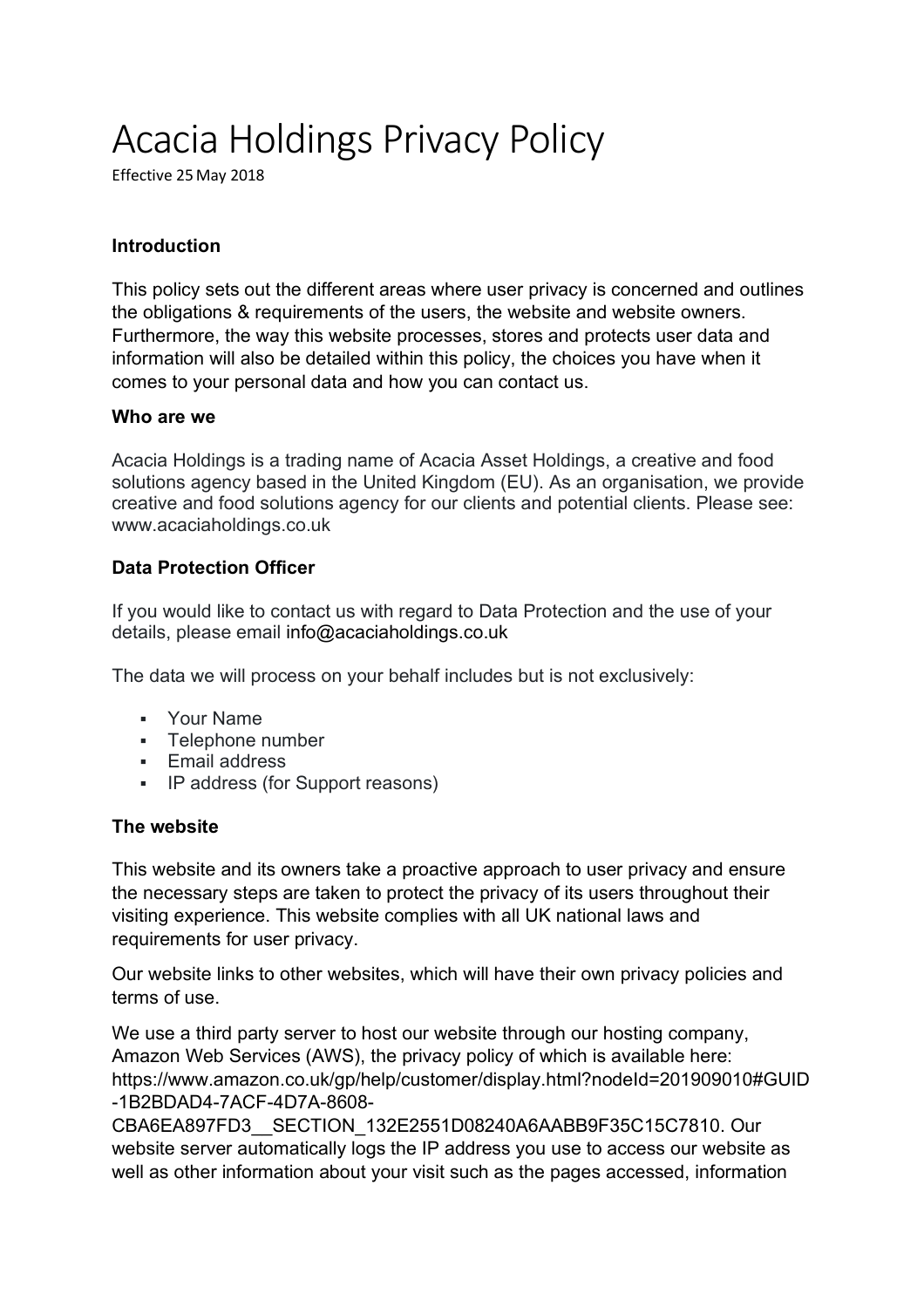requested, the date and time of the request, the source of your access to our website, and your browser version and operating system. Our server is located in the United States of America and your information is transferred outside the European Economic Area (EEA). AWS has certified its compliance with the EU-U.S. Privacy Shield.

# **Our legal basis for processing your personal data**

We will process your data securely under the following basis:

- When you show an interest and use our secure web forms to provide your name, address, telephone number, email address so that we can get in touch
- We require this data or in order to carry out the required creative services to you

## **Legitimate interests pursued by us or third parties we use, are as follows:**

Your details may be shared with other members of Acacia Holdings or 3rd party partners in order to provide you with further information. These details are not shared furthermore except merely held for security or legal reasons relating to the service being provided.

## **Disclosure**

Acacia Holdings will not pass on your data to third parties without first obtaining consent. The following third parties will receive your personal data for the following purposes as a part of processing activities:

| <b>Third</b><br><b>Party</b> |           | <b>Safeguards</b><br>in place to<br><b>Country protect your</b><br><b>Personal</b><br>data: | Retrieve a copy of your safeguards here:                  |
|------------------------------|-----------|---------------------------------------------------------------------------------------------|-----------------------------------------------------------|
| Microsoft<br>365             | <b>EU</b> | Encryption<br><b>Policies</b>                                                               | and Password https://privacy.microsoft.com/en-us          |
| Wufoo                        | <b>US</b> | Encryption<br>and Password<br><b>Policies</b>                                               | https://www.surveymonkey.com/mp/legal/privacy-<br>policy/ |
| Google                       | US        | Self-certified<br>compliance<br>with EU-U.S.<br><b>Privacy Shield</b>                       | https://policies.google.com/privacy?hl=en-<br>GB≷=uk      |

Data will also be passed on to third parties through cookies. Please see section "How We Use Your Information Online" and our cookie policy for more information

# **Complaints**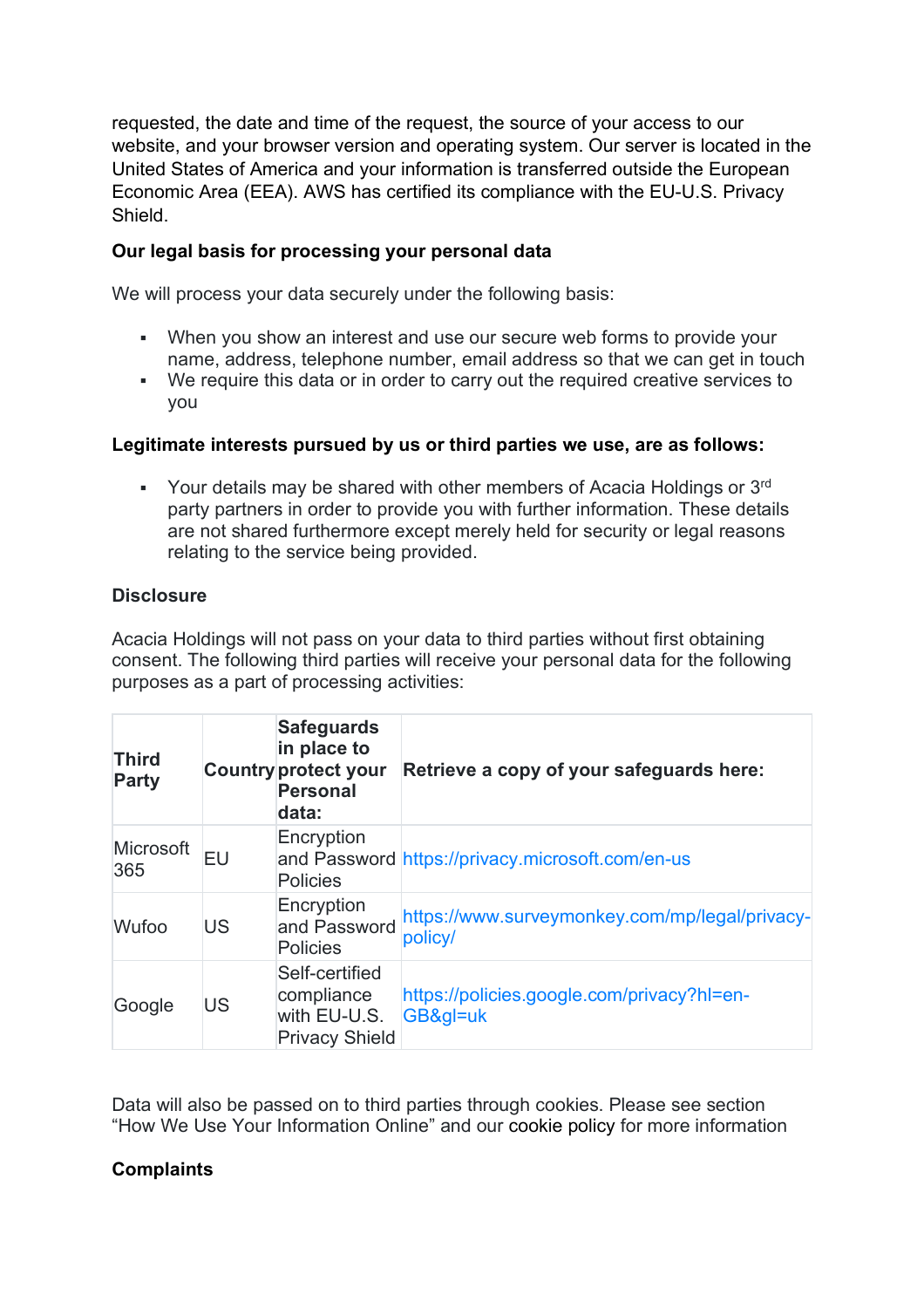In the event that you wish to make a complaint about how your personal data is being processed by Acacia Holdings (or its third parties), please send your complaints to info@acaciaholdings.co.uk. In addition, you have the right to lodge a complaint directly with the supervisory authority which is the ICO (www.ico.org.uk).

## **Specific Online Privacy Statement**

#### **How we use your information online**

#### **Use of cookies**

#### **What are cookies?**

Cookies are small files saved to the user's computer's hard drive that track, save and store information about the user's interactions and usage of the website. This allows the website, through its server to provide the users with a tailored experience within this website.

#### **What do we use cookies for?**

We may use cookies to remember personal settings you have chosen at our website. In no other context do we use cookies to collect information that identifies you personally. Most of the cookies we set are automatically deleted from your computer when you leave our website or shortly afterwards.

We use anonymous session cookies (short-term cookies that disappear when you close your browser) to help you navigate the website and make the most of the features. If you log into the website, application or a course as a registered user, your session cookie will also contain your user ID so that we can check which services you are allowed to access.

This website uses tracking software to monitor its visitors to better understand how they use it. This software is provided by Google Analytics which uses cookies to track visitor usage. The software will save a cookie to your computer's hard drive in order to track and monitor your engagement and usage of the website, but will not store, save or collect personal information.

Should users wish to deny the use and saving of cookies from this website onto their computer's hard drive, they should take necessary steps within their web browser's security settings to block all cookies from this website and its external serving vendors.

For more information about our use of cookies, how to decline them or turn them off completely, please read our cookie policy here: www.acaciaholdings.co.uk/cookies

#### **What personal information does Acacia Holdings collect about you?**

Whilst using our website or services, you may be required to provide personal information (name, address, email, telephone number). We will use this information to administer our website, applications, client databases and marketing material. We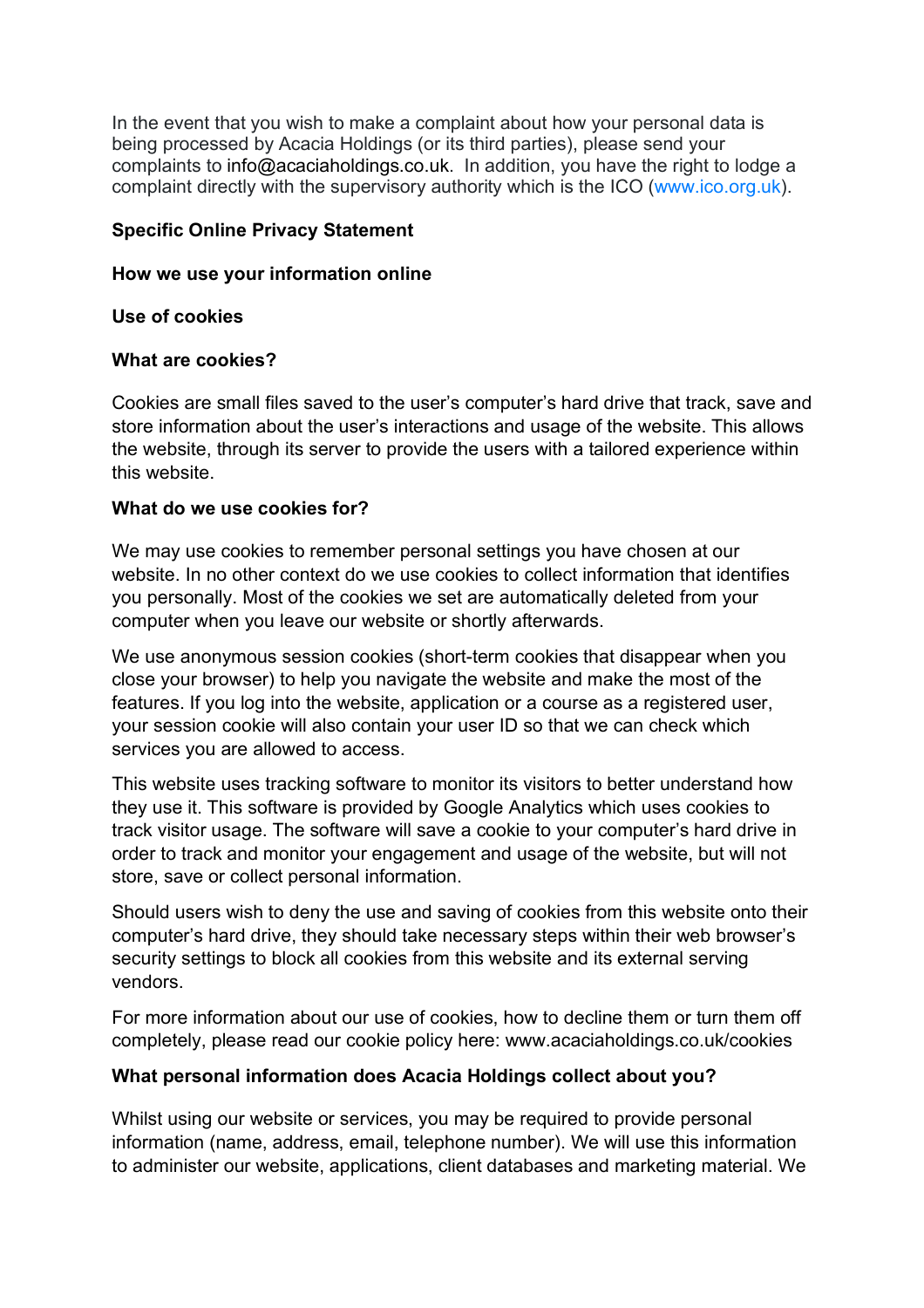will ensure that all personal information supplied is held securely in accordance with the General Data Protection Regulation (EU) 2016/679, as adopted into law of the United Kingdom in the Data Protection Act 2018. Further, by providing telephone, and email details, you consent to Acacia Holdings contacting you using that method. You have the right at any time to request a copy of the personal information we hold on you. Should you wish to receive a copy of this, or would like to be removed from our database, please contact us at info@acaciaholdings.co.uk.

Acacia Holdings will process data in line with GDPR guidelines and the requirement for legal and accounting records.

# **Why do Acacia Holdings need to collect and store personal data?**

In order for us to contact you and provide you any level of service required, we need to collect personal data for correspondence purposes. In any event, we are committed to ensuring that the information we collect and use is appropriate for this purpose, and does not constitute an invasion of your privacy.

In terms of being contacted for marketing purposes Acacia Holdings would contact you for additional consent, unless you have formerly ticked the consent option on our contact form.

## **Will Acacia Holdings share my personal data with anyone else?**

We may pass your personal data on to third-party service providers contracted to Acacia Holdings in the course of dealing with you. Any third parties that we may share your data with are obliged to keep your details securely, and to use them only to fulfil the service they provide you on our behalf. When they no longer need your data to fulfil this service, they will dispose of the details in line with Acacia Holdings' procedures.

# **How will Acacia Holdings use the data it collects about me?**

Acacia Holdings collects information in two possible ways:

*a. When you directly give it to us ("Directly Provided Data")*

When you sign up to our website or communicate with us, you may choose to voluntarily give us certain information – for example, by filling in text boxes or completing registration forms. All this information requires a direct action by you at that time in order for us to receive it.

*b. When you give us permission to obtain from other accounts ("User Authorised Data")*

Depending on your settings or the privacy policies for other online services, you may give us permission to obtain information from your account with those other services. For example, this can be via social media or by choosing to send us your location data when accessing our website from your smartphone.

#### **How long do we keep your data for?**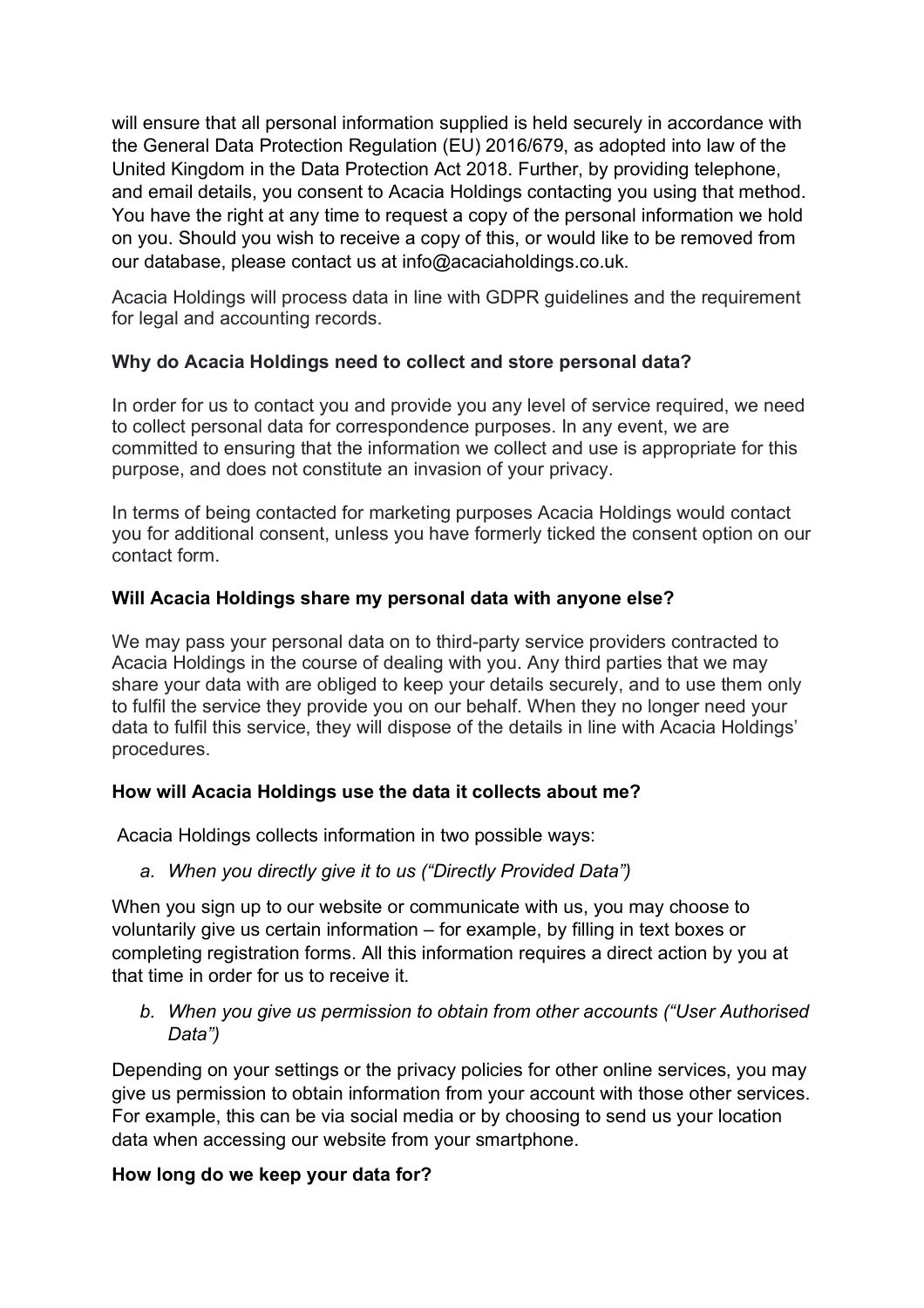Acacia Holdings will not retain your personal information longer than necessary. We will hold onto the information you provide either while your account is in existence, or as needed to be able to provide the Services to you, or (in the case of any contact you may have with our team) for as long as is necessary to provide support-related reporting and trend analysis only.

If legally required or if it is reasonably necessary to meet regulatory requirements, resolve disputes, prevent fraud and abuse, or enforce our Terms and Conditions, we may also retain some of your information for a limited period of time as required, even after you have closed your account or it is no longer needed to provide the Services to you.

# **Do we make automated decisions concerning you?**

We do not carry out automated decision making or automated profiling.

# **Can I find out the personal data that the organisation holds about me?**

Acacia Holdings, at your request, can confirm what information we hold about you and how it is processed. If Acacia Holdings does hold personal data about you, you can request the following information by contacting info@acaciaholdings.co.uk:

- Identity and the contact details of the person or organisation that has determined how and why to process your data.
- Contact details of the data protection officer, where applicable.
- The purpose of the processing as well as the legal basis for processing.
- If the processing is based on the legitimate interests of Acacia Holdings or a third party, information about those interests.
- The categories of personal data collected, stored and processed.
- Recipient(s) or categories of recipients that the data is/will be disclosed to.
- If we intend to transfer the personal data to a third country or international organisation, information about how we ensure this is done securely.

# **What forms of ID will I need to provide in order to access this?**

Acacia Holdings accepts any of the following forms of ID when information on your personal data is requested:

- § Passport
- § Driving licence
- Another form for ID which leaves no doubt of the data owner

#### **Registration forms**

Acacia Holdings will not sell or rent your personally identifiable information, gathered as a result of filling out the site registration form, to anyone.

#### **Choosing how we use your data**